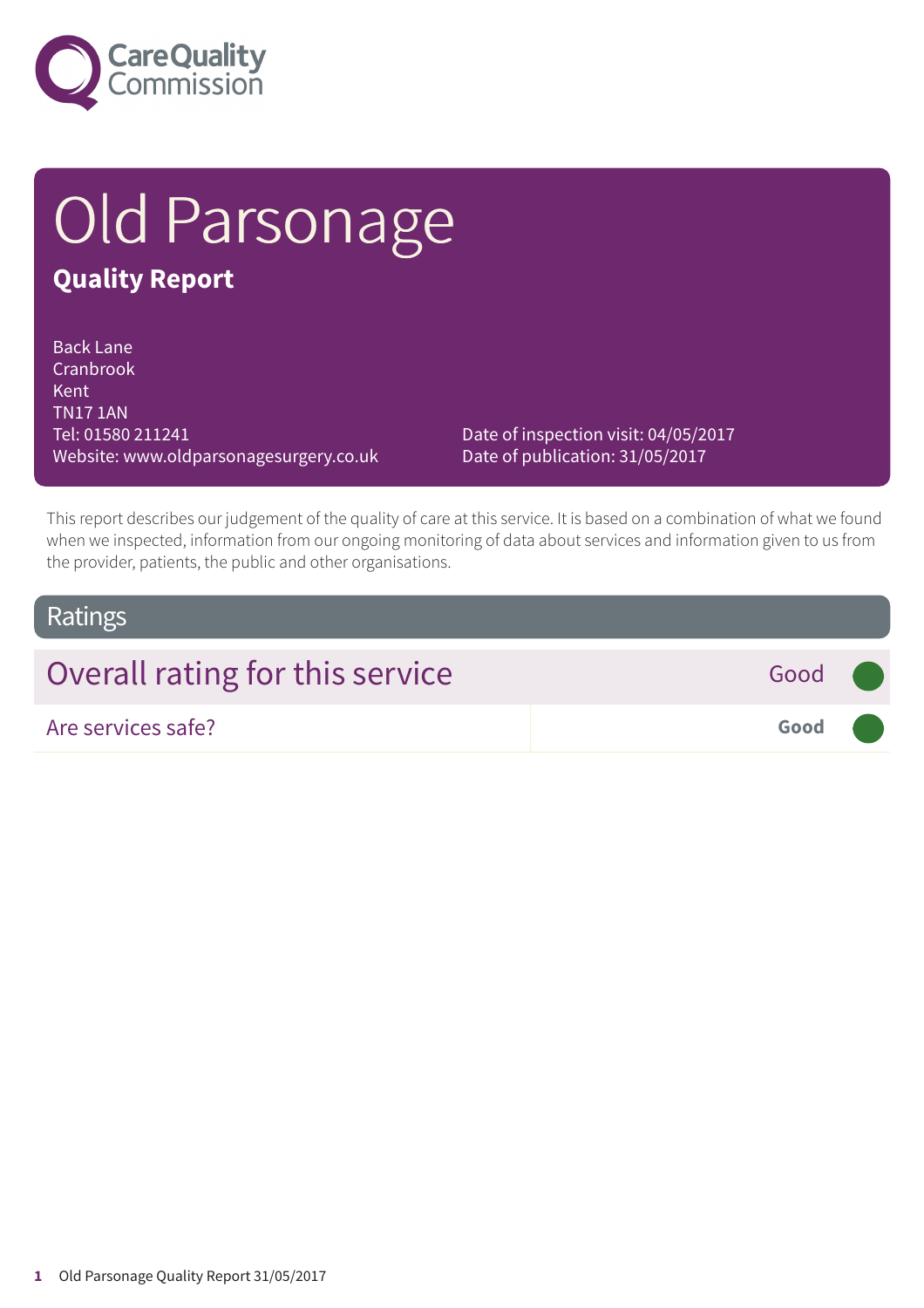# Summary of findings

### **Contents**

| Summary of this inspection                  | Page           |  |
|---------------------------------------------|----------------|--|
| Overall summary                             | $\overline{2}$ |  |
| The five questions we ask and what we found | 3              |  |
| The six population groups and what we found | $\overline{4}$ |  |
| Detailed findings from this inspection      |                |  |
| Our inspection team                         | 5              |  |
| Background to Old Parsonage                 | 5              |  |
| Why we carried out this inspection          | 5              |  |
| How we carried out this inspection          | 5              |  |
| Detailed findings                           | 7              |  |

### Overall summary

#### **Letter from the Chief Inspector of General Practice**

We carried out an announced comprehensive inspection at Old Parsonage on 7 July 2016. The overall rating for the practice was good. The practice was rated as requires improvement for providing safe services and rated as good for providing caring, effective, responsive and well-led services. The full comprehensive report on the July 2016 inspection can be found by selecting the 'all reports' link for Old Parsonage on our website at www.cqc.org.uk.

This inspection was an announced focused inspection carried out on 4 May 2017 to confirm that the practice had carried out their plan to meet the legal requirements in relation to the breaches in regulations that we identified in our previous inspection on 7 July 2016. This report covers our findings in relation to those requirements and also additional improvements made since our last inspection.

Overall the practice is now rated as good.

Our key findings were as follows:

- The practice had developed plans to upgrade the clinical wash-hand basins in order to comply with Department of Health guidance.
- The practice had ceased the practice of transporting liquid nitrogen in staff cars.
- The practice had improved arrangements to respond to emergencies. For example, they had oxygen available on the premises with adults' and now also children's masks.
- Patients with long-term conditions had written care plans which were shared with other providers involved in their care.
- The practice had installed a curtain in the nurse's treatment room to improve privacy for patients.

**Professor Steve Field (CBE FRCP FFPH FRCGP)** Chief Inspector of General Practice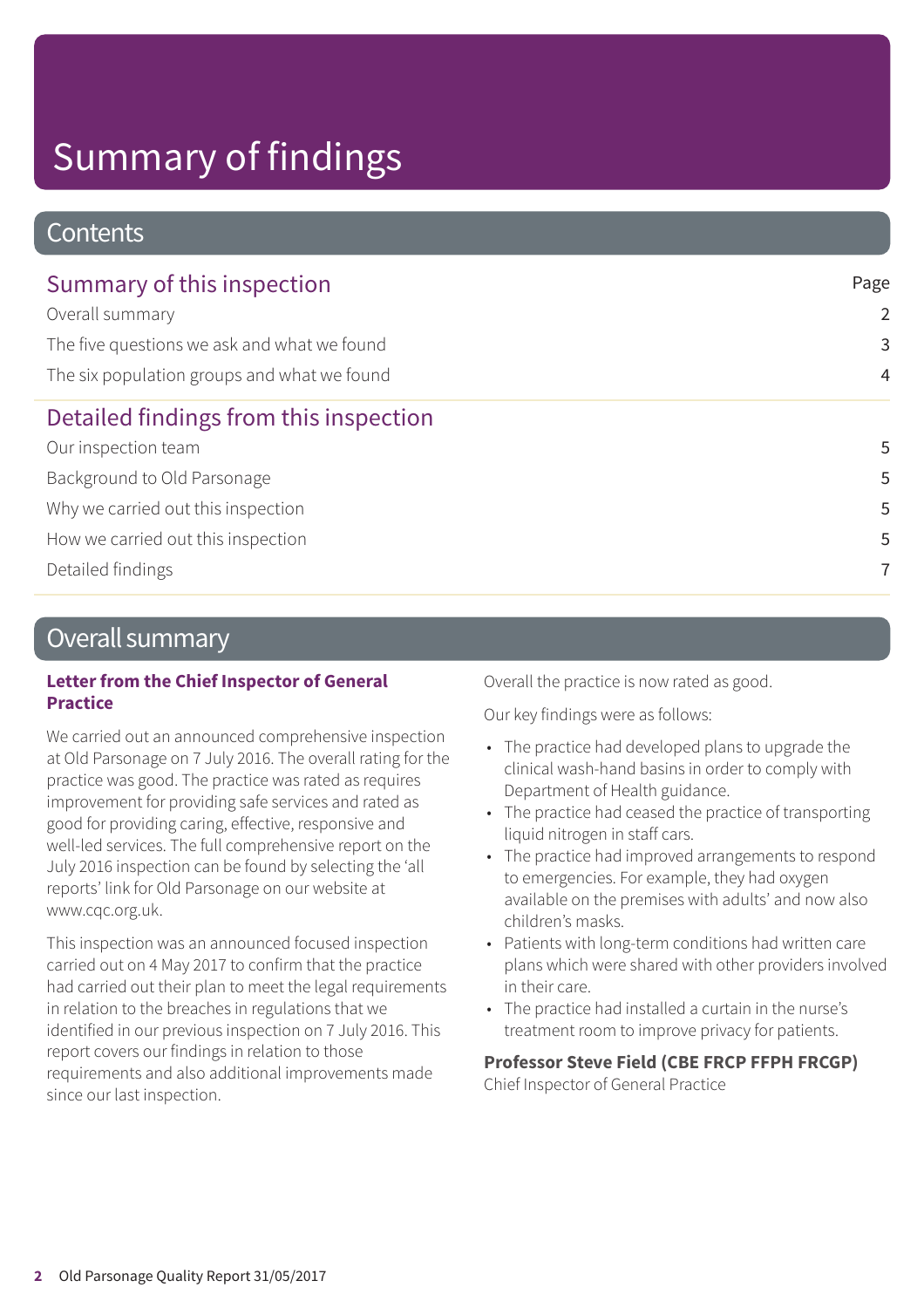### The five questions we ask and what we found

We always ask the following five questions of services.

#### **Are services safe?**

The practice is rated as good for providing safe services.

- The practice had clearly defined and embedded systems, processes and practices to help minimise risks to patient safety, including those relating to clinical wash-hand basins and the safe transportation of liquid nitrogen.
- The practice had equipment to respond to emergencies, including a supply of oxygen with adults' and children's masks.

**Good –––**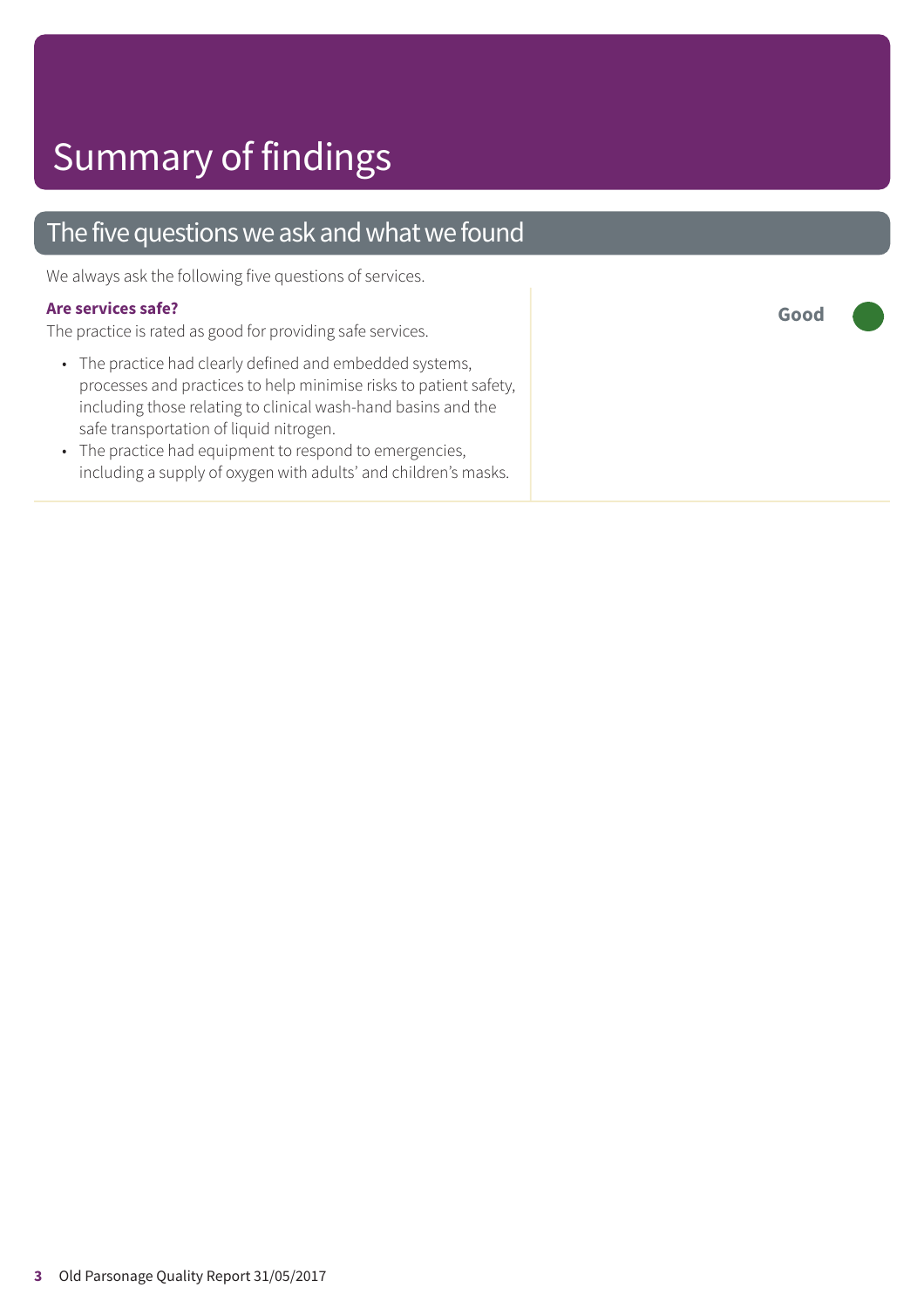# Summary of findings

| The six population groups and what we found                                                                                                                                                                                                                                                                                                       |      |
|---------------------------------------------------------------------------------------------------------------------------------------------------------------------------------------------------------------------------------------------------------------------------------------------------------------------------------------------------|------|
| We always inspect the quality of care for these six population groups.                                                                                                                                                                                                                                                                            |      |
| <b>Older people</b><br>The provider had resolved the concerns for providing safe care<br>identified at our inspection on 7 July 2016 which applied to<br>everyone using this practice, including this population group. The<br>population group ratings have been updated to reflect this.                                                        | Good |
| <b>People with long term conditions</b><br>The provider had resolved the concerns for providing safe care<br>identified at our inspection on 7 July 2016 which applied to<br>everyone using this practice, including this population group. The<br>population group ratings have been updated to reflect this.                                    | Good |
| <b>Families, children and young people</b><br>The provider had resolved the concerns for providing safe care<br>identified at our inspection on 7 July 2016 which applied to<br>everyone using this practice, including this population group. The<br>population group ratings have been updated to reflect this.                                 | Good |
| Working age people (including those recently retired and<br>students)<br>The provider had resolved the concerns for providing safe care<br>identified at our inspection on 7 July 2016 which applied to<br>everyone using this practice, including this population group. The<br>population group ratings have been updated to reflect this.      | Good |
| People whose circumstances may make them vulnerable<br>The provider had resolved the concerns for providing safe care<br>identified at our inspection on 7 July 2016 which applied to<br>everyone using this practice, including this population group. The<br>population group ratings have been updated to reflect this.                        | Good |
| People experiencing poor mental health (including people<br>with dementia)<br>The provider had resolved the concerns for providing safe care<br>identified at our inspection on 7 July 2016 which applied to<br>everyone using this practice, including this population group. The<br>population group ratings have been updated to reflect this. | Good |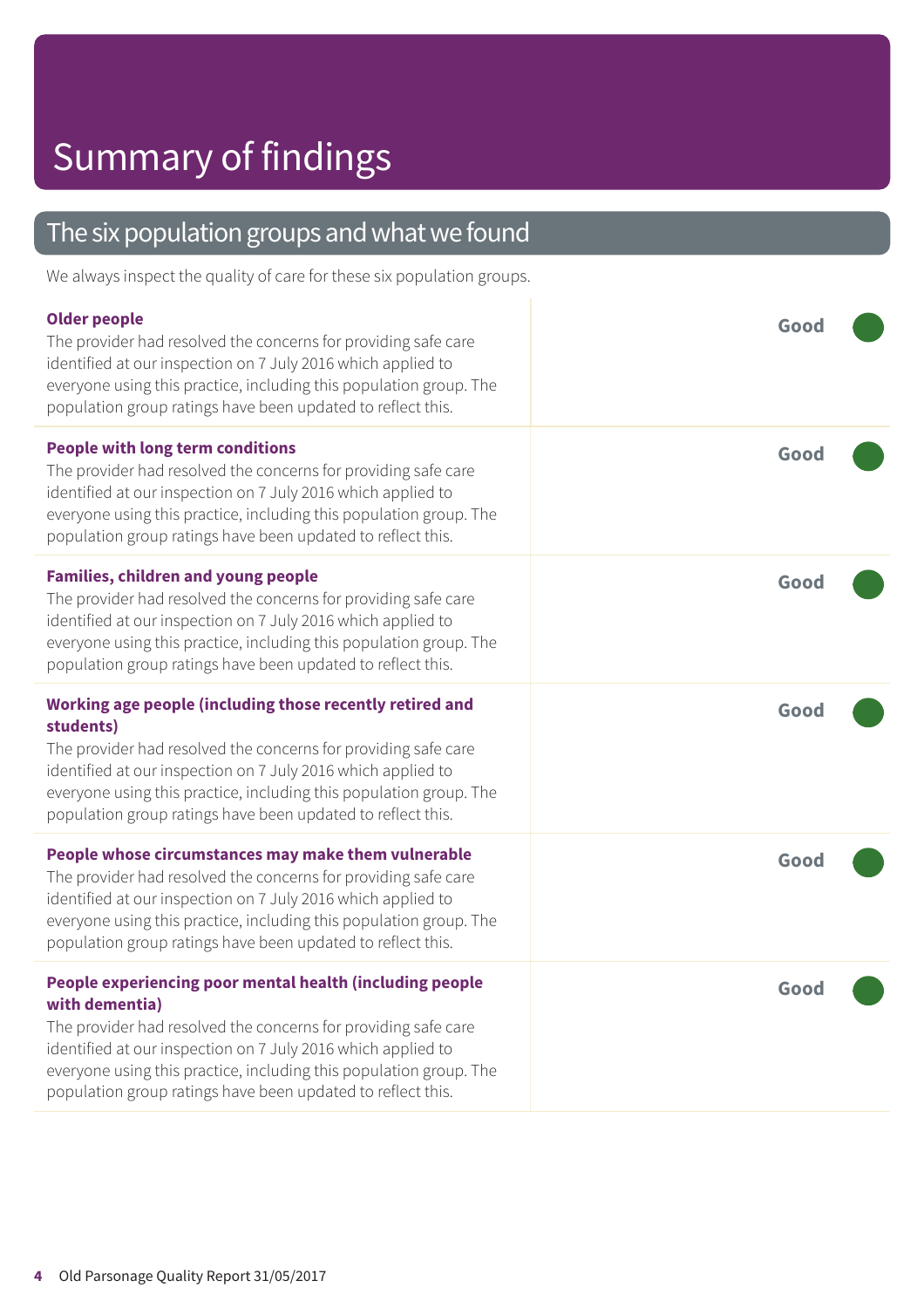

# Old Parsonage **Detailed findings**

### Our inspection team

### **Our inspection team was led by:**

Our inspection was led by a CQC lead inspector.

### Background to Old Parsonage

The Old Parsonage is situated in Goudhurst, Kent and has a registered patient population of approximately 3,622. The practice patient population includes a larger than average proportion of people aged 10-19 years and 45-55 years and a smaller than average proportion of people aged 20-40 years. The practice is located in an area with a lower than average deprivation score.

The practice staff consists of two full-time GP partners (one male and one female), and one full-time practice nurse (female). There is a practice administrator as well as reception staff.

All patient areas are on the ground floor and are accessible to patients with mobility issues, as well as parents with children and babies. There is sufficient parking for patients at the practice.

The practice has a general medical services contract with NHS England for delivering primary care services to the local community. The practice is not a teaching or a training practice (teaching practices have medical students and training practices have GP trainees and FY2 doctors).

The practice is open Monday to Friday between the hours of 8am and 6.30pm. Extended hours surgeries are available on Monday from 7.15am to 8am and from 6.30pm to 7.15pm.

There is a range of clinics for all age groups. There are arrangements with other providers (Integrated Care 24) to deliver services to patients outside of the practice's working hours.

Services are provided from:

• Old Parsonage, Back Lane, Cranbrook, Kent, TN17 1AN.

### Why we carried out this inspection

We undertook a comprehensive inspection of Old Parsonage on 7 July 2016 under Section 60 of the Health and Social Care Act 2008 as part of our regulatory functions. The practice was rated as good. The full comprehensive report following the inspection on 7 July 2016 can be found by selecting the 'all reports' link for Old Parsonage on our website at www.cqc.org.uk.

We undertook a follow up focused inspection of Old Parsonage on 4 May 2017. This inspection was carried out to review in detail the actions taken by the practice to improve the quality of care and to confirm that the practice was now meeting legal requirements.

### How we carried out this inspection

Before visiting, we reviewed information sent to us by the practice that told us how the breaches identified during the comprehensive inspection had been addressed. We carried out a focused inspection of Old Parsonage on 4 May 2017. During our visit we:

• Spoke with staff (a GP and the practice nurse).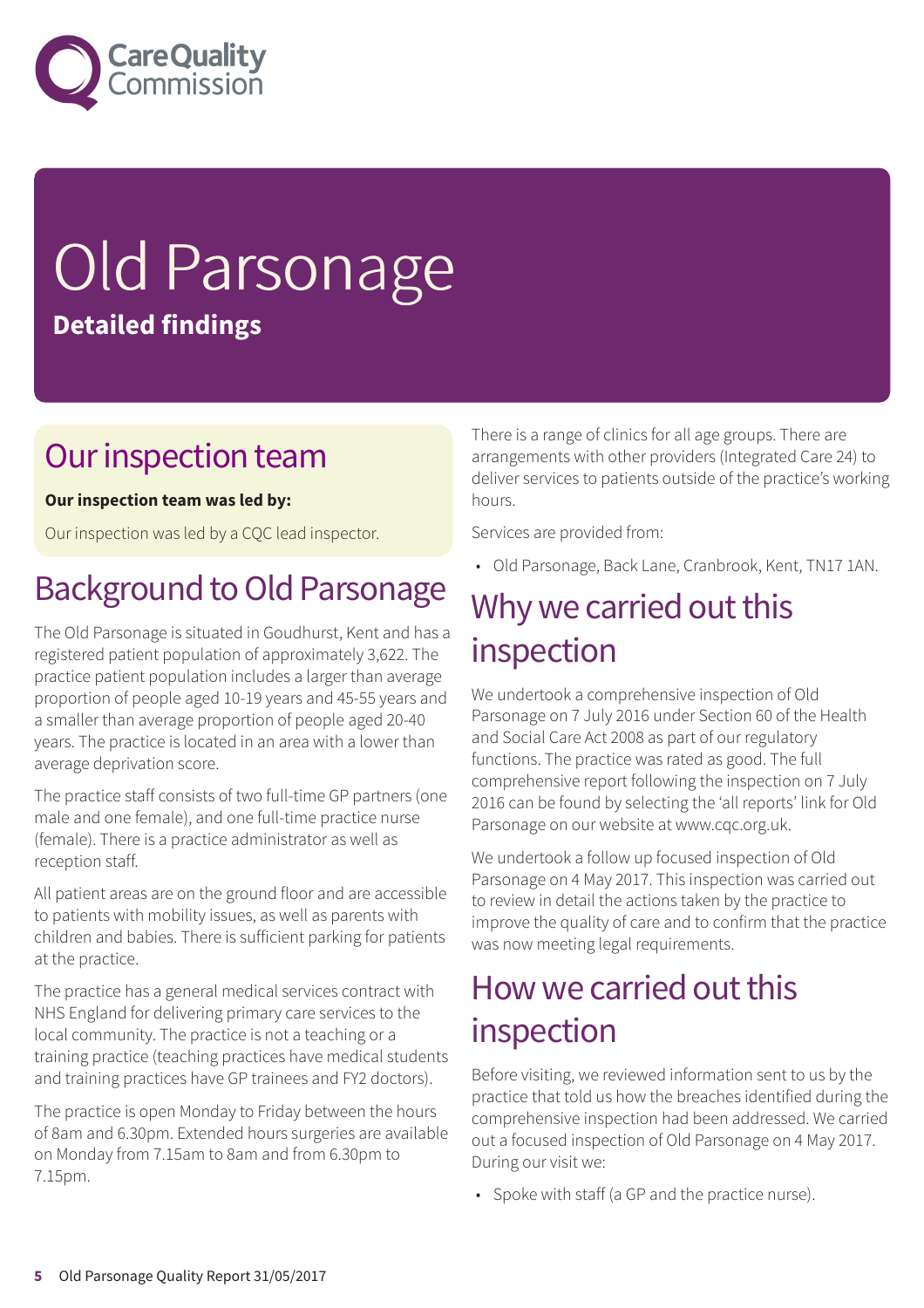# Detailed findings

- Reviewed documentation to ensure steps had been taken to improve safety systems and processes and that risks were assessed and managed.
- Reviewed patient records including care plans.

Please note that when referring to information throughout this report, for example any reference to the Quality and Outcomes Framework data, this relates to the most recent information available to the CQC at that time.